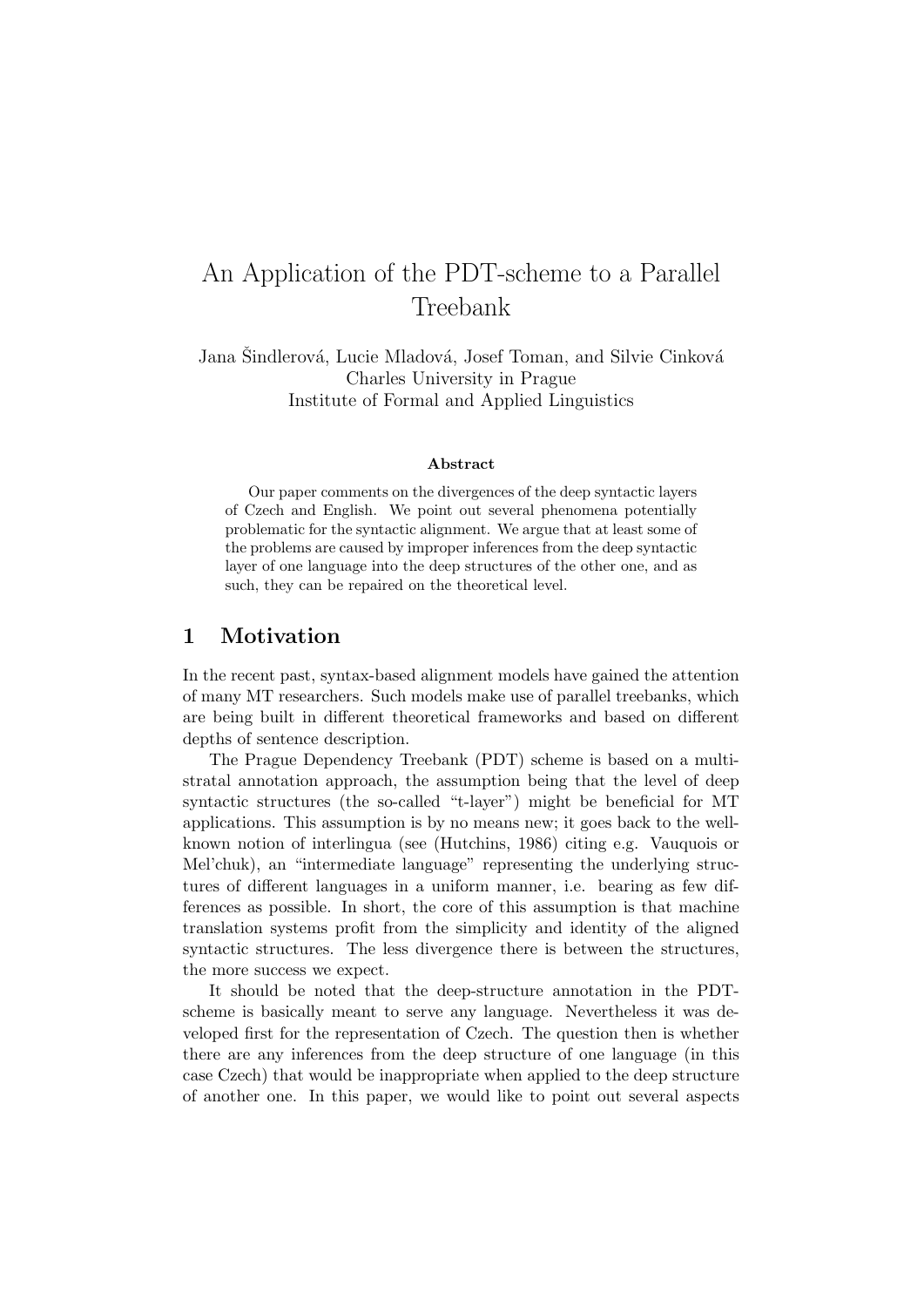of using an annotation scheme developed for one particular language in the annotation of a multilingual treebank.

Our observations have been collected during the course of the work on the Prague Czech-English Dependency Treebank. As it is described below, this parallel treebank is still a sort of work-in-progress. No experiments with the human-annotated PCEDT t-layer which would confirm or refute the usefulness of the PDT-scheme for MT have been published yet. Therefore, we consider our findings to be a preliminary linguistic insight into the area of alignment. Such an investigation may lead to the successful repair of some of the problematic phenomena even before they can damage the outcome of alignment testing.

To illustrate the issues of particular interest, we will use reference data from the Prague Czech-English Dependency Treebank and the Prague Dependency Treebank.

## 2 Prague Czech-English Dependency Treebank

The Prague Czech-English Dependency Treebank (PCEDT) is a parallel, syntactically annotated corpus developed by Czech computational linguists since the 1990s mainly as a linguistic resource for the purposes of machine translation. The first version of PCEDT (PCEDT 1.0), publicly released by Linguistic Data Consortium in 2004 (see (Cmeirek et al., 2005)), contains in the first instance automatic, also partly manual, syntactic annotations of approximately 22 000 sentences from the Wall Street Journal part of the Penn Treebank (see (Marcus, Santorini, and Marcinkiewicz, 1994)) as well as annotations of their Czech translations. For the second release, the whole Wall Street Journal part of the Penn Treebank, 49 208 sentences (over 1.2 million words), has been translated to Czech by human translators, and we plan to include reference retranslations for Czech.

Originally used for the monolingual Czech corpus Prague Dependency Treebank (Mikulová et al., 2005) and adapted for English, the annotation scheme is based on Functional Generative Description (FGD; (Sgall, Hajičová, and Panevová, 1986), the theoretical background for Prague treebanks, with its central idea of a dependency-based sentence structure handling the sentence structure as concentrated around the verb and its valency frame. According to the stratificational description of the language in FGD, there are principally 3 layers of annotation: morphological layer (mlayer) - full morphological annotation, analytical layer (a-layer) - superficial (surface) syntactic annotation, and tectogrammatical layer (t-layer) - deep or underlying syntactic annotation, it captures semantic relations, thus it is the level of linguistic meaning.

In the currently prepared PCEDT 2.0, however, no m-layer for the English texts is required, since the automatic conversion of the Penn Treebank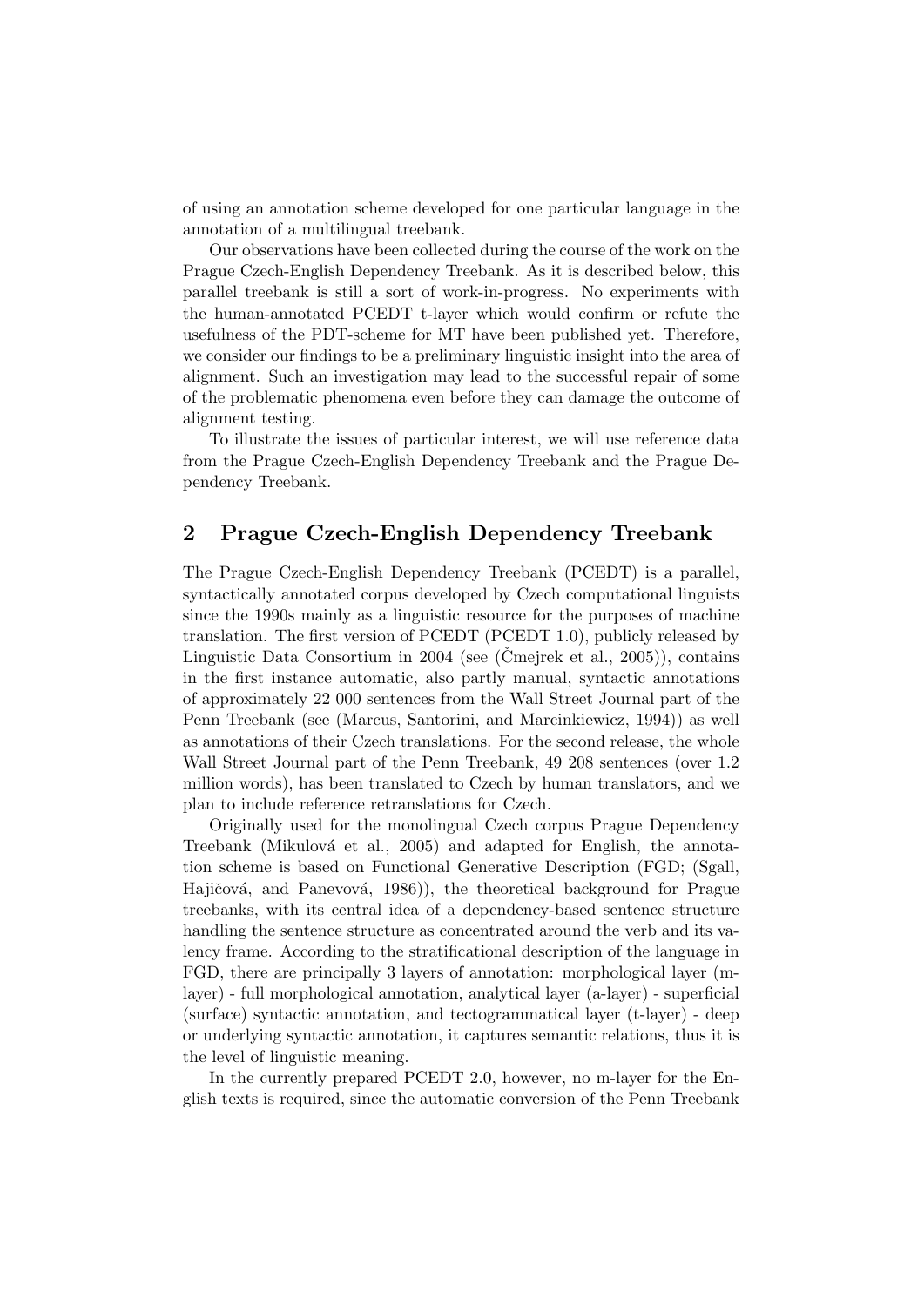(PTB) phrasal trees to the PCEDT dependency trees (a-layer) already includes morphological information relevant for building the next layer. The a-layer then is conceptually the closest level to the syntactic annotation used in the PTB. Further, both the English and Czech parts of the corpus were automatically prepared for the subsequent manual annotation of the tectogrammatical layer by a) generating the t-layer for the English texts and b) automatic morphological tagging and subsequent automatic processing of the higher layers for the Czech texts.

The tectogrammatical tree structures capture:

- syntactic dependency and coordination; these are represented by the edges of the tree;

- semantic relations between the parent and the child node or between the coordinated items; these are described by the semantic labels called tectogrammatical functors;

- valency of the verbs; the corresponding valency frame is assigned to the verbal node from the valency lexicon EngValLex through the linking with the treebank;

- topic-focus articulation and

- links to the lower layers, including the links to PTB phrasal trees in the English sentences.

At present, the manual tectogrammatical annotations of both parts of the treebank have proceeded. There is a separate annotator team for each language. We try to keep the annotation schemes as similar to each other as possible. The annotation also includes the manual checking of the correct linking to the lower, analytical layer.

# 3 Divergences Between the Czech and English Tlayers

The traditionally mentioned translational divergences (e.g. (Hearne et al., 2007), (Dorr, 1994), especially for PCEDT also (Bojar and Prokopová, 2006)) fall largely within the surface structure phenomena, i.e. phenomena including grammatical words deletion/addition (articles, prepositions, verbal auxiliaries etc.), part of speech transition (like nominalizations), or those affecting the surface word order. These types of divergences, which are often referred to as a potential alignment challenge, do not appear divergent on the t-layer, and thus will be then treated on the t-layer parsing level within the individual languages. On the other hand, there are other, more complex syntactic phenomena which challenge the uniformity of the t-layer representation.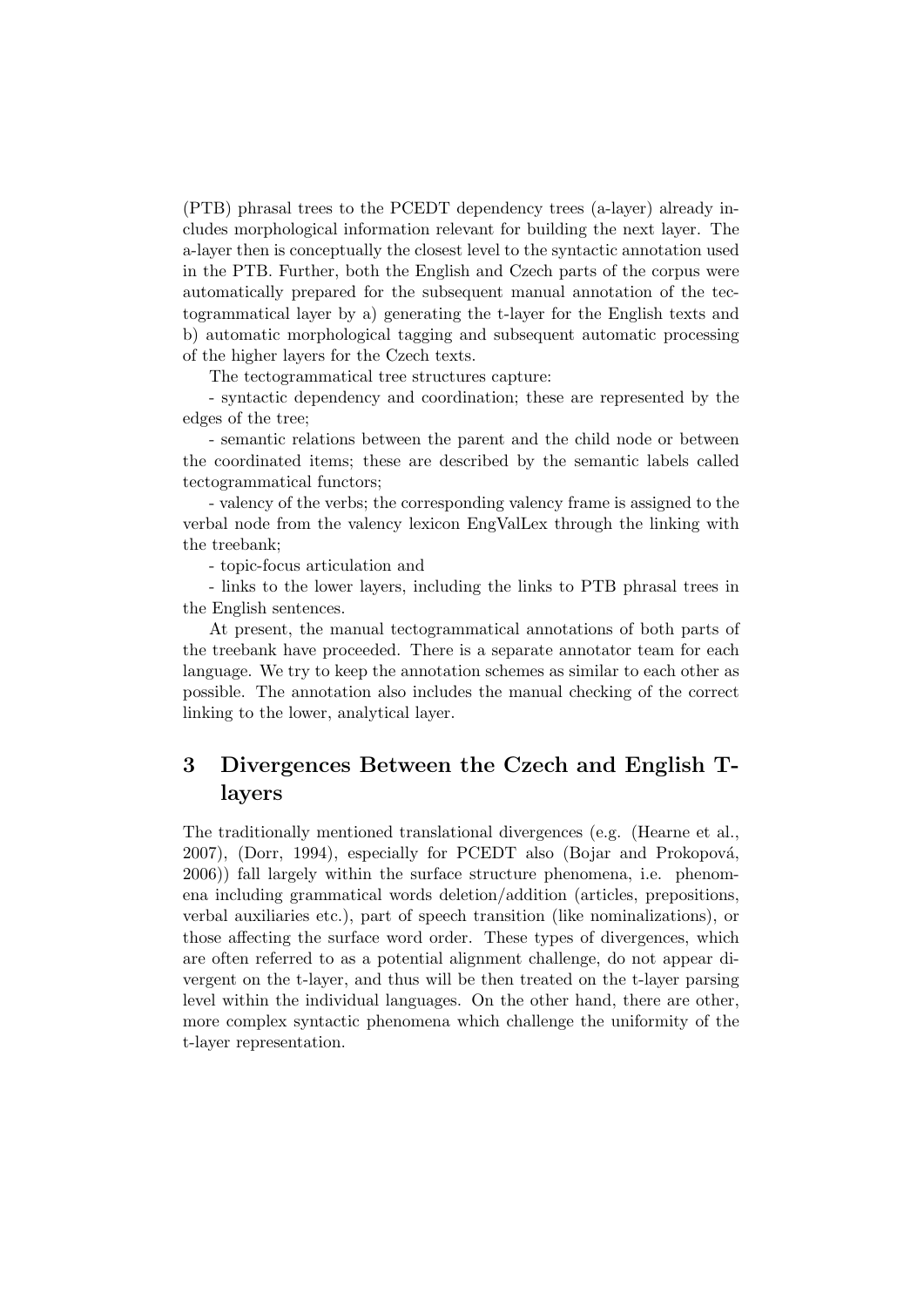#### 3.1 The Underspecified Prenominal Position

English tends to express qualification of nouns on a neutral prenominal position, whereas inflective Czech uses a scale of cases and postnominal prepositional phrases.

- (1a) Upjohn spokesman
- (1b) mluvčí společnosti Upjohn spokesman company.Gen Upjohn
- (2a) fourth-quarter charge
- $(2b)$  poplatek za čtvrté čtvrtletí

charge for fourth.Acc quarter.Acc

This may seem to be just a matter of the surface representation, but in fact, such a linguistic property affects the deep structure analysis as well.

The prenominal position is semantically less transparent than the direct case marking (or PP); its semantic function is underspecified. Without the deep understanding of the context, the annotator of the English t-layer is almost unable to decide which particular one of the accessible meanings lies in the underlying structure of the prenominal element. For instance, in (2a) we can select from a variety of temporal meanings (*from when, for how long*, how long...), all of them being equally accessible, unless a certain specific context is given.

Moreover, the fact that Czech tends to express a greater number of semantic nuances in the postnominal, semantically explicit position, and consequently the fact that it does not use the prenominal position for expressing a complex circumstantial modification as often as English does, leads also to a slightly more reluctant attitude to assigning primarily adverbial functors to the premodifications of non-action/process nouns. Therefore, in a noun phrase like marble hall, the premodification will get a different functor in Czech treebank when translated with a postmodifying PP (hala z mramoru:  $origin)$  than when translated with a premodification (*mramorová hala: ad*nominal\_modification).

The possibilities of paraphrasing a single meaning by filling in either the prenominal or the postnominal position vary in both languages, depending also on the choice of lexical items. Nevertheless, it appears that in the PDTscheme the behaviour of the prenominal position is being perceived through the particular syntactic properties of Czech, and as such, it does not seem fully suitable for languages with looser restrictions on prenominal positions, like English.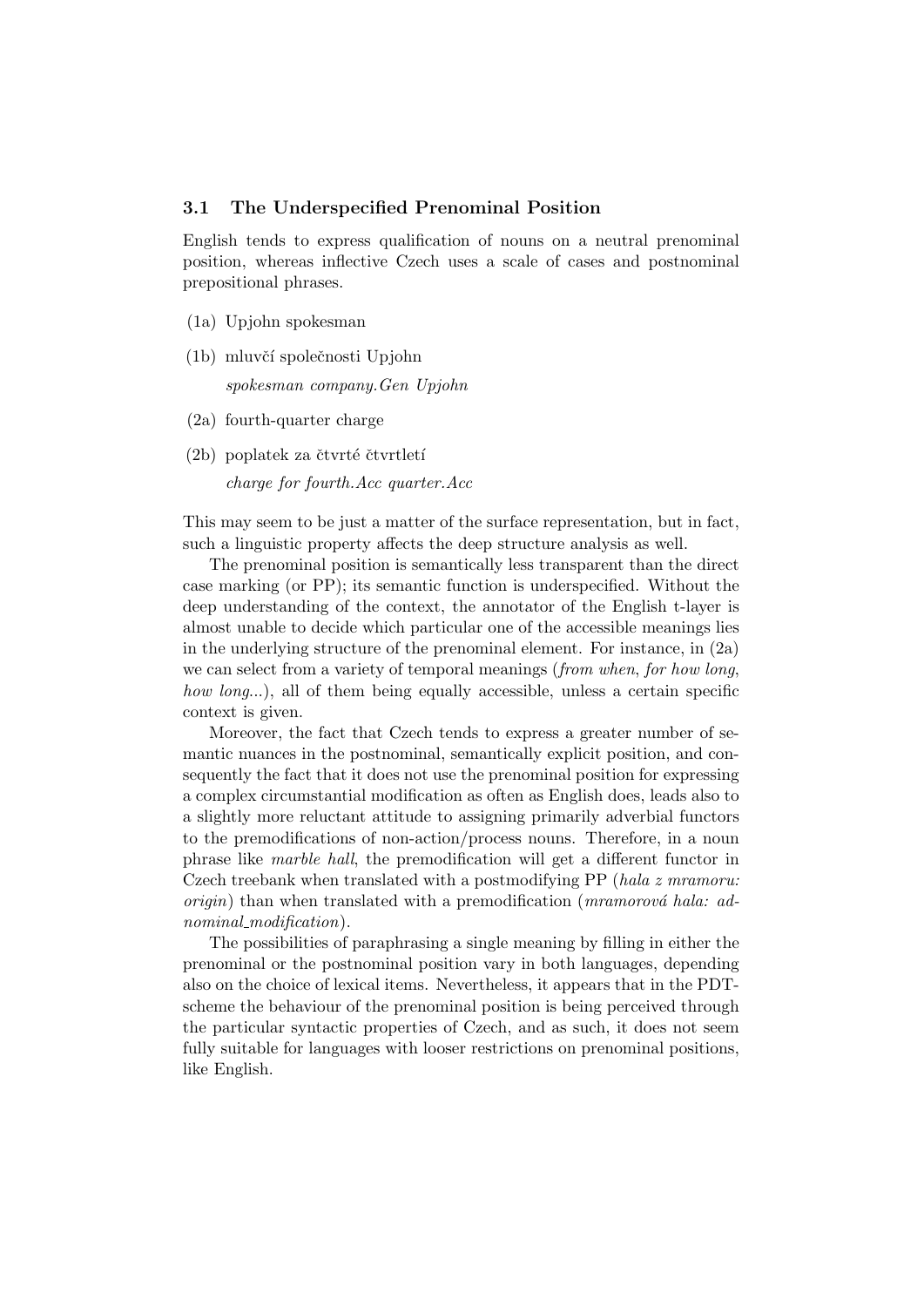#### 3.2 The Insertion/Deletion of Words

We have already emphasized the role of the context in the interpretation. There are several ways in which context is important for the annotation. First, it is crucial for deciding dependencies in unclear cases. Second, it plays a great role in the interpretation of ellipses.

English is in a way more elliptical than Czech. This means that a certain amount of semantic underspecification is acceptable in English, but not in Czech (cf. the occupation of prenominal position in 3.1). Translating sentences from English to Czech sometimes requires inserting additional nodes into the structure, either nodes with a lexical reference to the previous context, or additional nodes required directly for the sake of the precision of the translation. Consider (3) showing an English PCEDT sentence and its Czech counterpart created by a human translator.

- (3a) The company earlier this year adopted a shareholder-rights plan to ward off unwanted suitors.
- (3b) Společnost dříve v letošním roce přijala plán company earlier in this year year adopted plan zabývající se právy akcionářů, aby odvrátila nebezpečí dealing with Refl rights shareholders. Gen in order to ward off danger případných nechtěných zájemců o koupi podniku. possible.Gen unwanted.Gen suitors.Gen of buying company

The (3b) translation is indeed a legitimate one; a plain word-to-word conversion would sound quite unnatural in Czech. The multi-word expression shareholder-rights can by no means be preposed to a noun in Czech, neither is the relation expressible by means of a simple case assignment or prepositional phrase. Therefore, an additional semantic specification of the relation dealing with (zabývající se) must be inserted into the structure. Odvrátit, which is one of the adequate translations of *ward off*, is closely bound to words like nebezpečí, hrozba (danger, threat) and may require them overtly in the structure when the negative meaning is not marked explicitly in the lexical semantics of the direct object; here the structural difference is already influenced by the lexical choice of the verb. And finally, leaving the Czech equivalent of the word *suitor* ( $zájemce$ ) on its own would cause reader's confusion, because its semantics is too broad to refer unequivocally to the intended meaning.

Unfortunately, this problem does not seem to be fully solvable by a simple modification of the PDT-scheme or improvement of the guidelines. Depending on which language we take as the source and which one as the target, we will once have to deal with the need for insertion or deletion of nodes on the t-layer to reach the naturalness of the machine translation.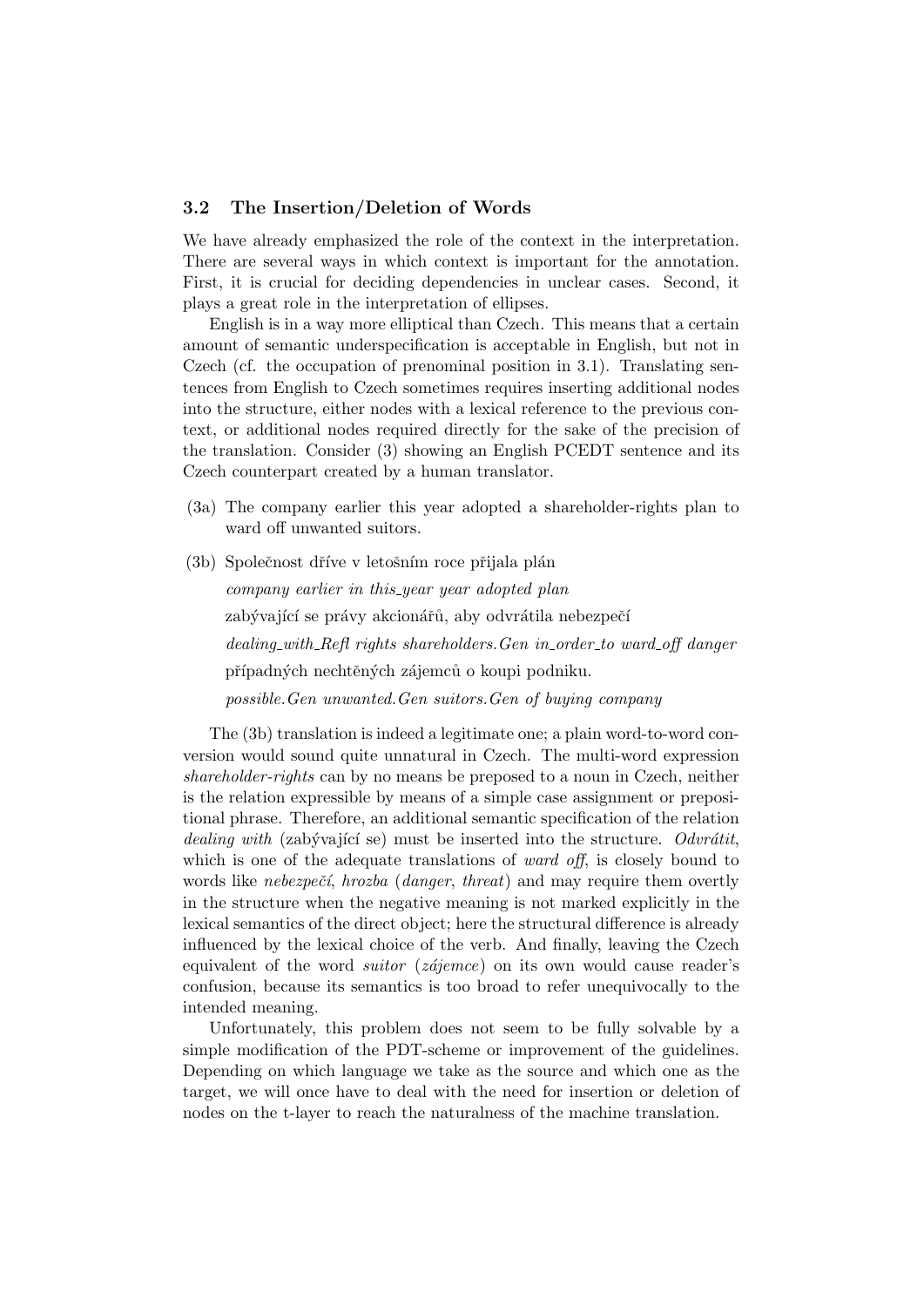#### 3.3 Participial clauses

English participial constructions represent an issue deeply problematic from a structural point of view, both regarding their translation to Czech and because of their formal properties. English participles can express a wide range of surface and semantic functions. They can stand for a standard adjective modification of a noun, of a restrictive or a descriptive kind:

- (4a) the haunted house
- (4b) the man(,) wearing red suit

Or they can express different circumstantial meanings (e.g. temporal (5) or causal (6):

- (5a) Having removed his coat, Jack rushed to the river.
- (5b) Hned jak si svlékl kabát, se Jack rozběhl k vodě.
- (6a) Having been a gymnast, Lynn knew the importance of regular exercise.
- (6b) Jelikož bývala kdysi gymnastkou, znala Lynn důležitost pravidelného cvičení.

Traditionally, these constructions are being translated (by human translators) by means of a Czech participle or transgressive, both expressing the so called dual semantic relation.

- (7a) transgressive: Tady ... vesnický student naráží na ... lhostejnost velkoměsta, poznávaje, že poctivost a odpovědnost jsou mnohým spíše k smíchu.
- (7b) Here ... the country student encounters the ... indolence of the city, discovering that for many people, honesty and responsibility are just a laughing stock.
- (8a) participle: Alexandr Makedonský, dotázán na smrtelném loži, komu že odkáže svou říši, lakonicky odpověděl: Tomu nejschopnějšímu.
- (8b) Alexander of Macedon, asked on his deathbed, to whom he will bequeth his empire, answered in a laconic manner: To the most capable one.

In such cases, the participle/transgressive receives the functor for predicative complement relation in the Czech annotation.

In some cases, the participial construction is translated to Czech with a dependent clause, then it receives a correspondent functor according to the circumstantial meaning it expresses. This of course means a possible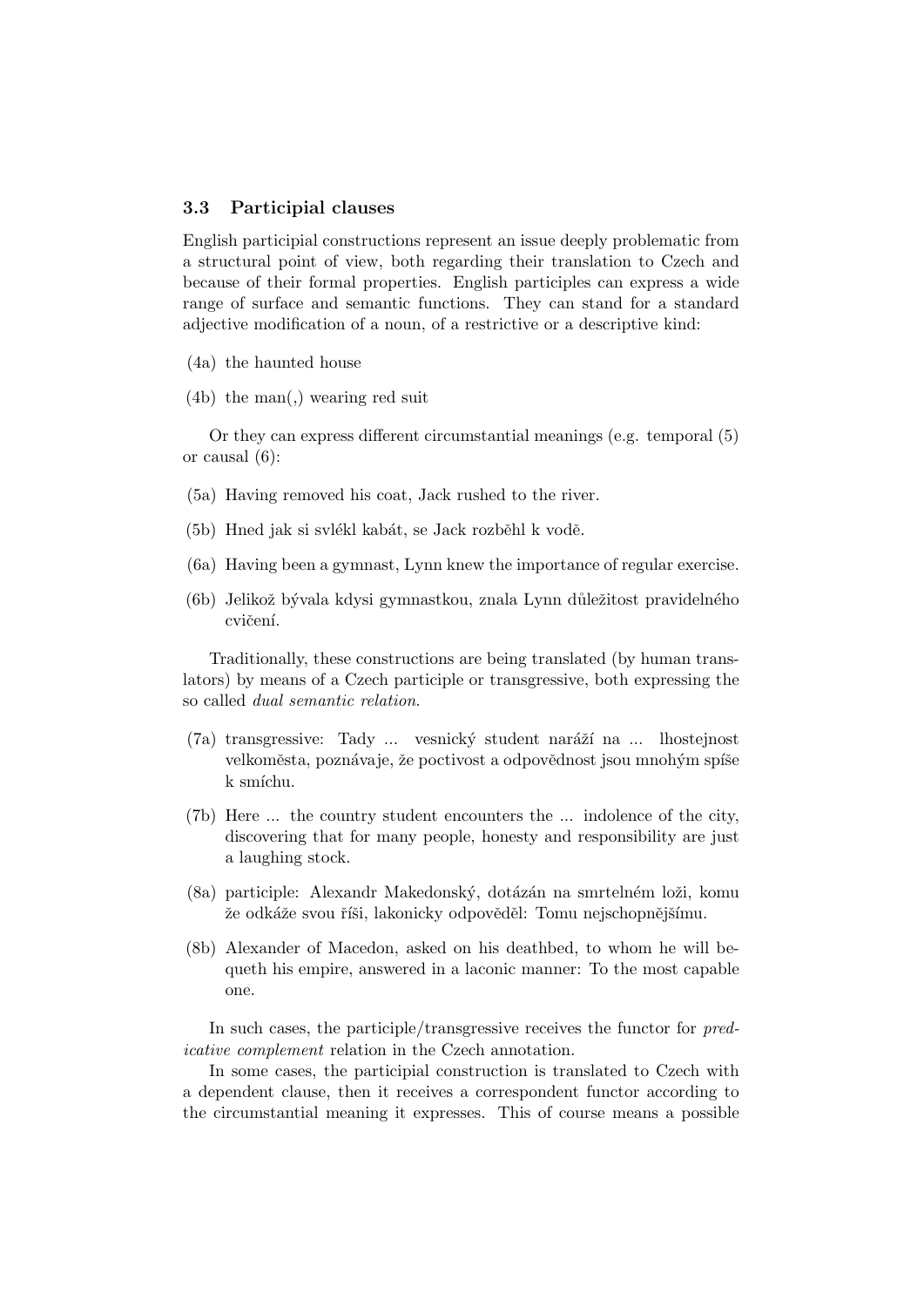divergence in the formal description. There are two formally and structurally different representations in Czech for a single representation in English.

The clash is caused by the simple fact that the Czech guidelines for the annotation of a predicative complement relation are based more on the structural than the semantic relation of a node to its father and nominal brother. Contrary to the Czech annotation practice (which prioritizes the fact that both the transgressives and the participles overtly express morphological agreement with the related nouns in Czech), it seems unfruitful to ignore the possible circumstantial semantic impact of a participle in favor of applying the semantically neutral predicative complement functor.

Looking at the English t-layer against the background of a theory developed for a language expressing syntactic relations morphologically, we can see that we do not have a clear formal or semantic criterion to decide the t-layer status of the English participial construction in one or the other way. Therefore, we can say that in the case of English participial constructions, the current theory is deficient for the explicit description.

Moreover, there are other instances of participle use, where its semantic relation to the modified verb/noun is clearly neutralized. Such use simply informs us about a vague simultaneity of the actions (where the simultaneity is not otherwise relevant in the overall semantic information).

(9) From the fee, the local phone company and the long-distance carrier extract their costs to carry the call, passing the rest of the money to the originator...

Consequently, following the current guidelines, the corresponding dependency would have the tree structure shown in Figure 1.

Nevertheless, there are almost no means to capture this dependency in the Czech translation (the existing means yielding only hardly acceptable archaic transgressive structures). Instead, the simultaneity is captured by means of a simple coordination of the two predicates (Figure 2).

A structure clash involving dual dependency is a repetitive problem in PCEDT. What seems as a dual dependency structure in English, can appear translated as a coordination/apposition structure, or it can be constructed as a simple dependency in Czech, depending on its intended meaning.

(10a) Quotron has had problems calculating the industrial average.

(10b) Quotron měl problémy s výpočtem průmyslového indexu.

Quotron had problems with calculating industrial average.

In part of the dual dependency problems, the unification of the guidelines is the preferable solution; others are basically irreparable on the t-layer and thus must be treated with great care.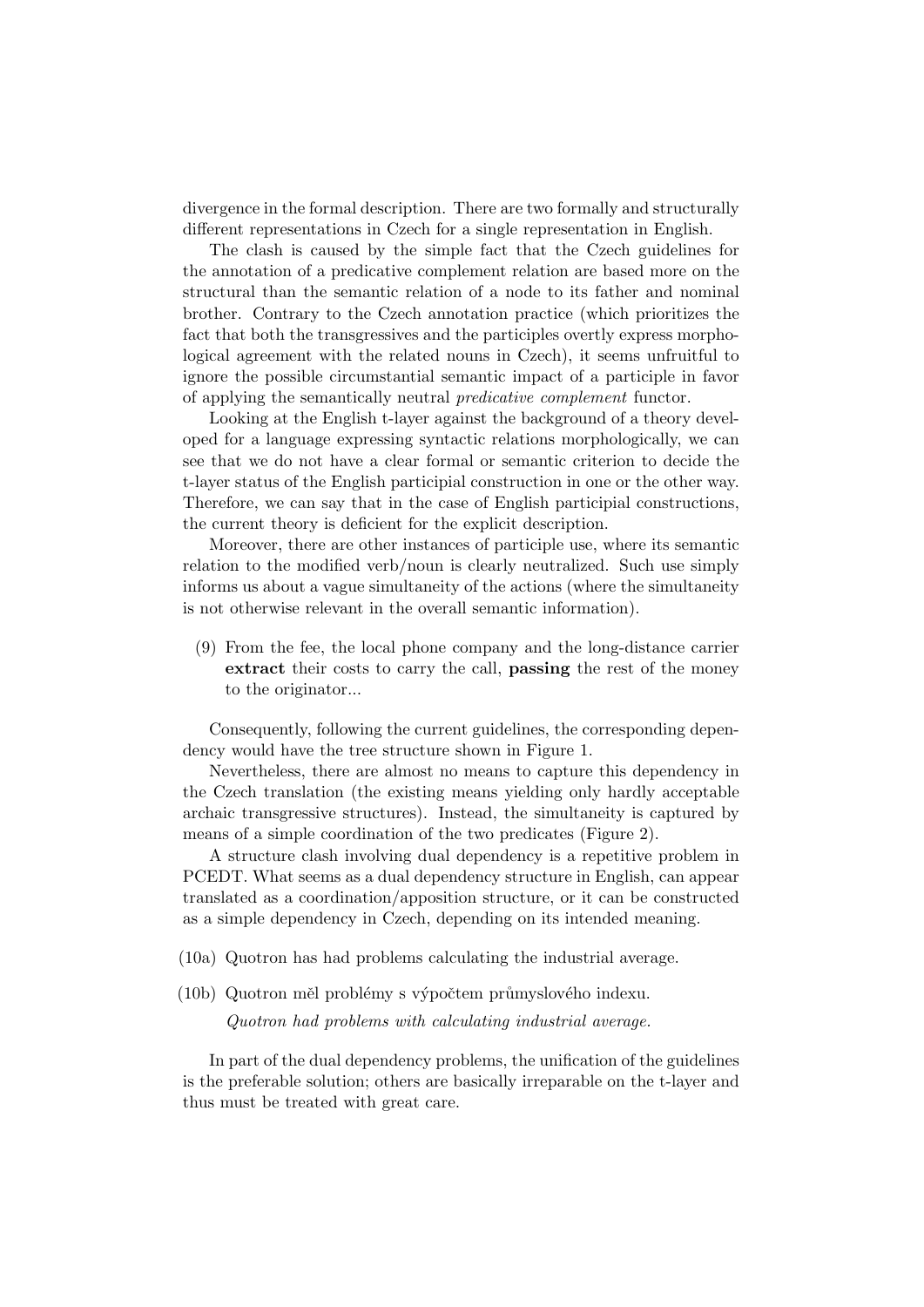

Figure 1: Part of the tree capturing the sentence in (9)



Figure 2: Part of the tree capturing the Czech translation of the sentence in  $(9)$ : Z tohoto poplatku sráží místní telefonní společnost a dálková telekomunikační společnost své náklady na přenos hovoru a zbytek peněz předávají  $d\acute{a}l$  původci...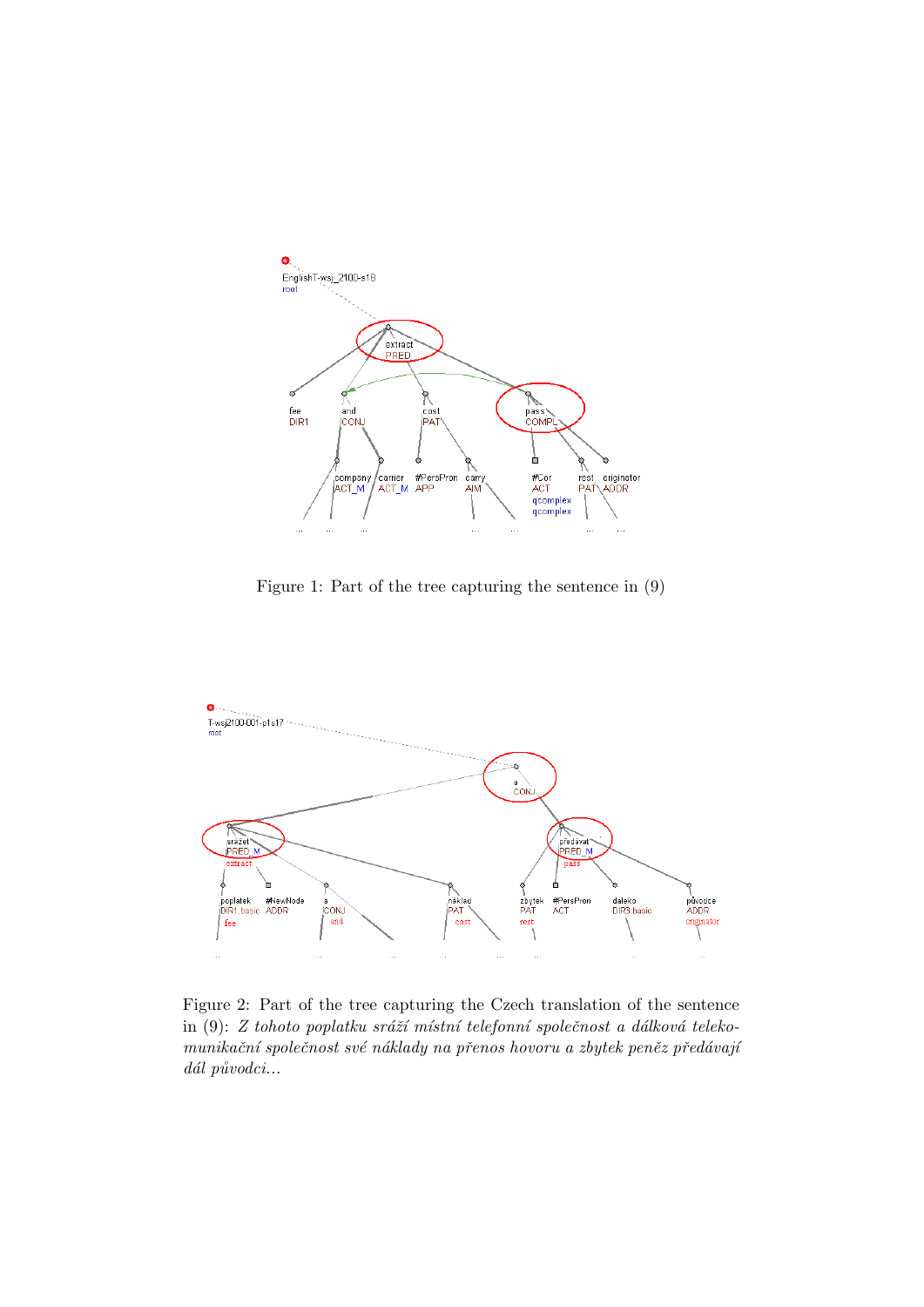#### 3.4 Valency

A considerable number of divergences appear in the area of valency. For both the English and the Czech treebank there is a valency lexicon available. PDT-ValLex 2.0 is a result of several years of research and covers the valency properties of 2730 Czech verbs, or 6460 verb senses, and the most frequent verbal nouns and adjectives.  $EngValLex$  (Cinková, 2006) has been created by manual conversion of PropBank semantic roles (see (Palmer, Gildea, and Kingsbury, 2005)) to the traditional PDT-scheme. Currently, it covers 3687 English verbs, or 5877 verb senses/valency frames, but nouns and adjectives are still to be included. The two valency lexicons are to be interrelated to one another soon.

Basically, the differences in the description of verbal participants have more sources. Either the translated equivalent of the original verb requires a different number or different type of participants or the overall translation is improper, or there is primarily an inconsistency in the lexicon entry, which should be corrected at the theoretical level. Interrelating the two lexicons and the consequent revision of the problematic semantic roles would definitely help.

# 4 Interannotator Agreement as the Indicator of Divergences

In the course of the annotation of the Prague English Dependency Treebank, we have found a rather surprising thing. Most of the inconsistencies measured between the annotators of the English t-layer have grounds in its divergence from the standard Czech t-layer treatment. The greatest disagreement between the annotators appeared in annotating complex participial constructions and in the functor assignment to the prenominal position. However, this finding is not as surprising if we consider the nature of the annotation process. Only then we can see that it is not by chance, that the big problematic issues overlap.

#### 4.1 Interannotator Agreement in PEDT

The interannotator disagreement is basically caused by a) human error (lack of concentration, distress, or simply lack of necessary knowledge or native-speaker intuition), or b) diversity of annotators' judgment (different evaluation of semantic phenomena or different interpretation of dependencies/constituents in underspecified cases). The latter has proved a useful source of information about the possible points of t-layers divergence.

The interannotator agreement in Prague English Dependency Treebank (PEDT, the English subpart of PCEDT) is being regularly measured in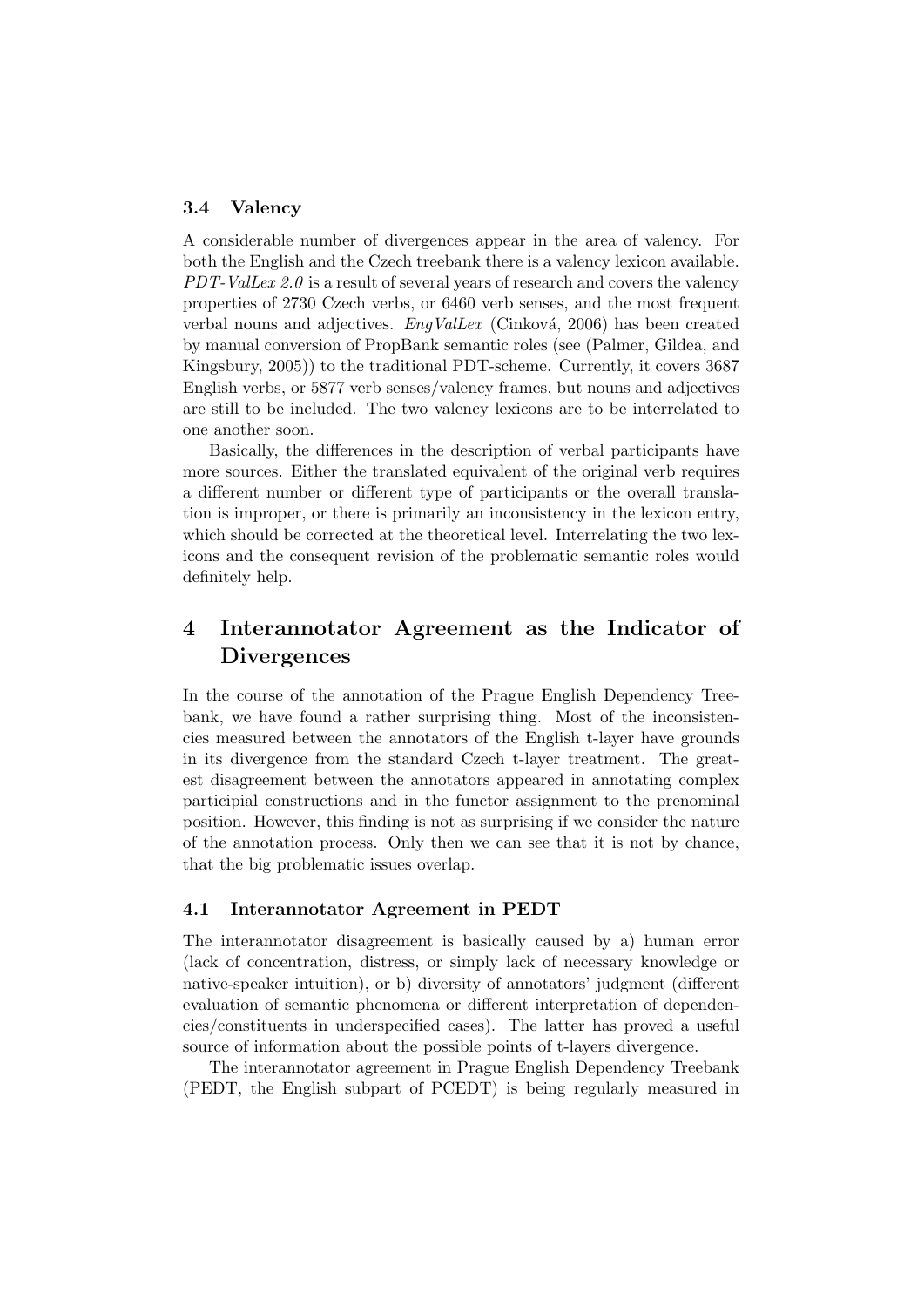several respects. The most telling numbers result from measuring the agreement in semantic labeling, i.e. the functor assignment, and the agreement in structure, i.e. the dependencies.

In the measuring process, the annotated sentences are perceived as a system of "attribute-value" pairs. For every two annotators we sum up the identical pairs and compute their percentual agreement. A pair is matching when both annotators assigned the same value to the particular attribute. First, the tree nodes are paired based mostly on their links to the analytical layer. Then the values contained in the paired nodes are compared.

The computation of the agreement percentage goes as follows: Let us have two numbers of the "attribute-value" pairs A1 and A2 (one for each annotator). Consider a subset consisting of the matching pairs of the size M. A pair is matching when both annotators assigned the same value to the particular attribute. The number  $M/A1$  tells us how much of his data the first annotator annotated in the same way as the second annotator. The number M/A2 can be interpreted as the amount of the data produced by the second annotator, on which the first annotator agreed with him. In other words, it is almost a precision/recall evaluation, but instead of having the correct and the test data, we have something like two sets of test data, none of them fully correct. We can also compute F-measure as  $2M/(A1+A2)$ .

At present, the interannotator agreement in PEDT is measured around every other month and the results of each survey are used to improve the annotation guidelines, so that the most common errors could be successfully avoided in future annotations. The progress seems to be greater in terms of structure than in terms of functors, which is obvious from the nature of measured facts; the decisions about structure are more apt to be liable to a particular prescription rule than the semantic judgment.

The "English" annotators have already reached a comparable agreement level with the "Czech" group in terms of structure annotation, whereas the average accuracy of semantic evaluation is still about 3 percentage points lower. The fact that all the annotators proved an excellent level of language knowledge and the nature of the points of disagreement indicate that the true reason for the lower effectivity of the English annotation lies in the annotators' effort to apply the PDT-scheme guidelines even to those phenomena for which they do not appear suitable. From the linguistic point of view, the interannotator (dis)agreement is the major indicator of problematic issues to be solved either on the linguistic description level or within the organization of the annotation scheme.

### 5 Conclusion and Future Work

In this paper, we have discussed the issue of divergence of deep syntactic layers of different languages, using the example of the Czech-English par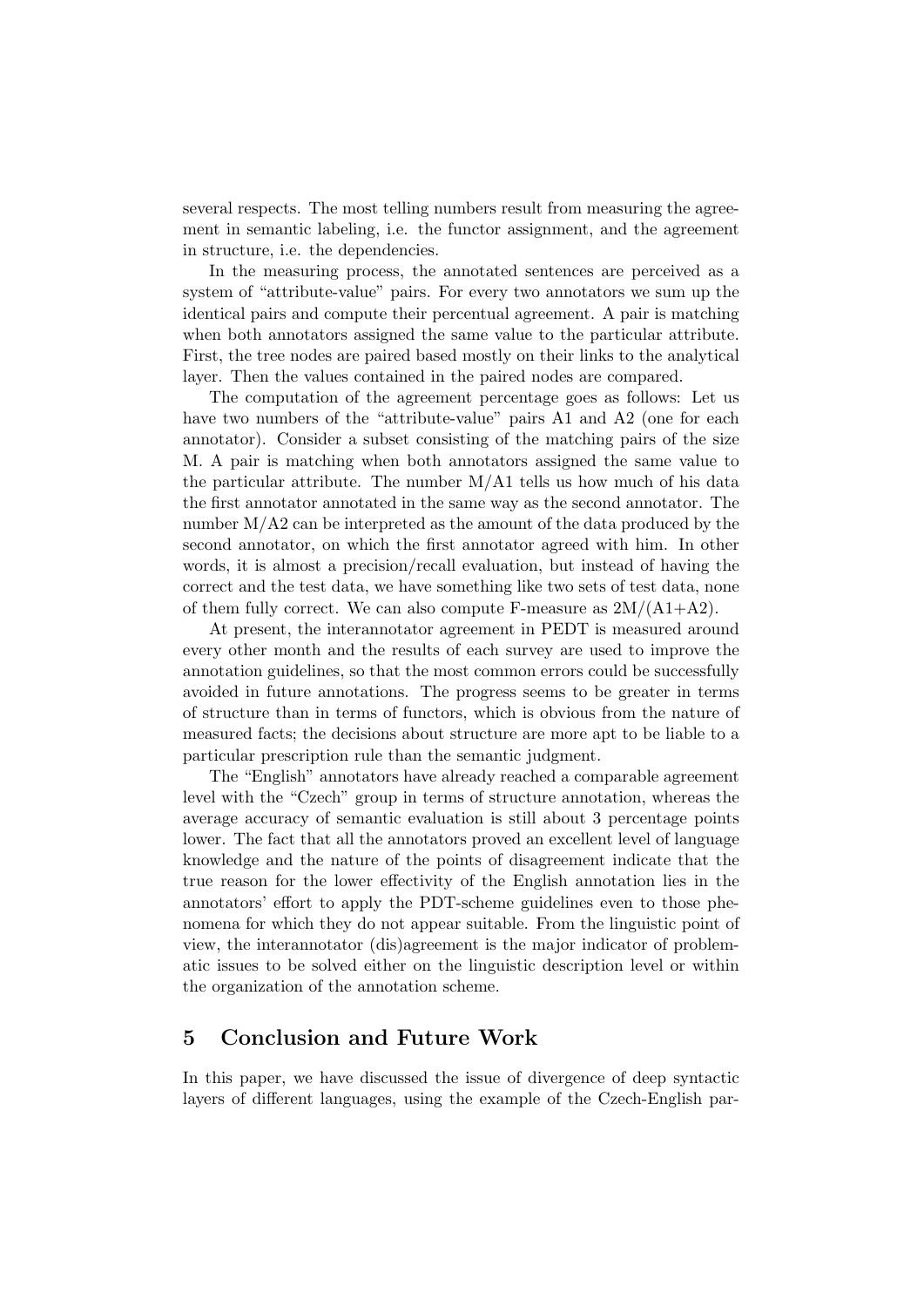allel corpus annotation. We have argued that the PDT-scheme for parallel treebank annotation is generally applicable to the multilingual treebank annotation, but that there are specific issues, which cannot be generalized due to their language-specific character. Some of them are reparable within the specification of the annotation guidelines, some by the improvement of the general scheme; others remain to be dealt with within the alignment rules.

The current semantic annotation of PCEDT seems to stick quite a lot to the surface representations, which may be the cause of considerable differences in translation. Dealing with cross linguistic research, we should disengage from such an approach which makes us safe in terms of monolingual treebanks, but brings unnecesary divergences into the multilingual approach.

Our future task lies in elaborating on current annotation guidelines, interconnecting the two available valency lexicons into a consistent whole, and reconsidering the possibilities and limits of the unification of the Czech and English annotation guidelines in terms of the still unresolved structural questions.

# 6 Acknowledgements

This work was funded in part by the Companions project (www.companionsproject.org) sponsored by the European Commission as part of the Information Society Technologies (IST) programme under EC grant number IST-FP6-034434, and in part by the following grants: ME838, GA405/06/0589.

# References

- Bojar, Ondřej and Magdalena Prokopová. 2006. Czech-English Word Alignment. In Proceedings of the 5th International Conference on Language Resources and Evaluation (LREC 2006), pages 1236–1239. ELRA.
- Cinková, Silvie. 2006. From Propbank to Engvallex: Adapting the Propbank-Lexicon to the Valency Theory of the Functional Generative Description. In Proceedings of the 5th International Conference on Language Resources and Evaluation (LREC 2006). ELRA.
- Dorr, Bonnie J. 1994. Machine Translation Divergences: A Formal Description and Proposed Solution. Computational Linguistics, 20(4):597–633.
- Hearne, Mary, John Tinsley, Ventsislav Zhechev, and Andy Way. 2007. Capturing Translational Divergences with a Statistical Tree-to-Tree Aligner. In Proceedings of TMI 2007, pages 85–94.
- Hutchins, John. 1986. Machine Translation: past, present, future. Ellis Horwood.